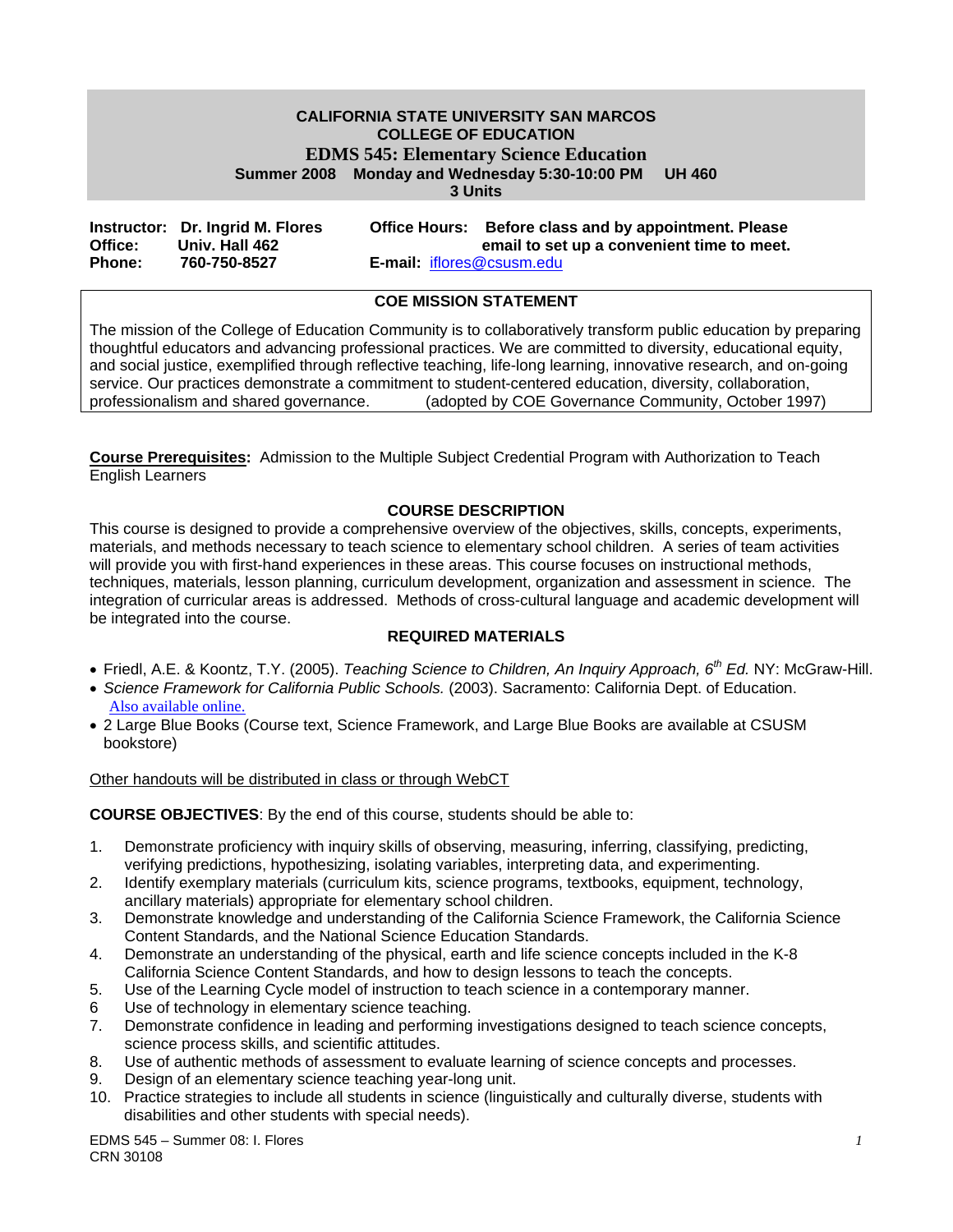#### **INFUSED COMPETENCIES**

#### **Special Education**

Consistent with the intent to offer a seamless teaching credential in the College of Education, this course will demonstrate the collaborative infusion of special education competencies that reflect inclusive educational practices.

#### **Authorization to Teach English Learners**

This credential program has been specifically designed to prepare teachers for the diversity of languages often encountered in California public school classrooms. The authorization to teach English learners is met through the infusion of content and experiences within the credential program, as well as additional coursework. Students successfully completing this program receive a credential with authorization to teach English learners. (Approved by CCTC in SB 2042 Program Standards, August 02)

#### **Technology**

This course infuses technology competencies to prepare candidates to use technologies, emphasizing their use in both teaching practice and student learning. Students are expected to demonstrate competency in the use of various forms of technology (i.e. word processing, electronic mail, WebCT 6, use of the Internet, and/or multimedia presentations). Specific requirements for course assignments with regard to technology are at the discretion of the instructor. Keep a digital copy of all assignments for use in your teaching portfolio.

You must use your WebCT email account for this class. The best way to contact me is by WebCT e-mail.

#### **COURSE POLICIES**

#### **Attendance Policy**

Due to the dynamic and interactive nature of courses in the College of Education, all students are expected to attend all classes and participate actively. Absences and late arrivals/early departures will affect the final grade. At a minimum, students must attend more than 80% of class time, or s/he may not receive a passing grade for the course at the discretion of the instructor. Individual instructors may adopt more stringent attendance requirements. Should the student have extenuating circumstances, s/he should contact the instructor as soon as possible.

For this class, **if you are absent 1 class session, your highest possible grade is a B. If you are absent 2 class sessions,** you will not pass the course. **Late arrivals and early departures** will lower your course grade. For every two times that you are late and/or leave early, your course grade will be lowered by one letter grade. If you have an emergency, or very extenuating circumstances, please see the instructor to make arrangements accordingly. Absences do not change assignment due dates. If you find that you cannot attend class due to an emergency or very extenuating circumstances, email any due assignments. NOTE: With few exceptions, late assignments will not be accepted.

#### **All University Writing Requirement**

In keeping with the All-University Writing Requirement, all 3-unit courses must have a writing component of at least 2,500 words (approximately 10 pages), which can be administered in a variety of ways. Writing requirements for this course will be met as described in the assignments.

#### **Computer Use During Class Sessions**

You are welcome to use a laptop computer in class when working on class assignments, for example. However, you will need to save checking email or other personal computer use for time outside of class. Most students find it disruptive when they are focusing on class activities or listening to presentations and can hear keyboarding in the classroom. Your kind consideration is greatly appreciated by all!

## **Person-First Language**

Use "person-first" language in all written and oral assignments and discussions (e.g., "student with autism" rather than "autistic student"). Disabilities are not persons and they do not define persons, so do not replace person-nouns with disability-nouns. Further, emphasize the person, not the disability, by putting the personnoun first.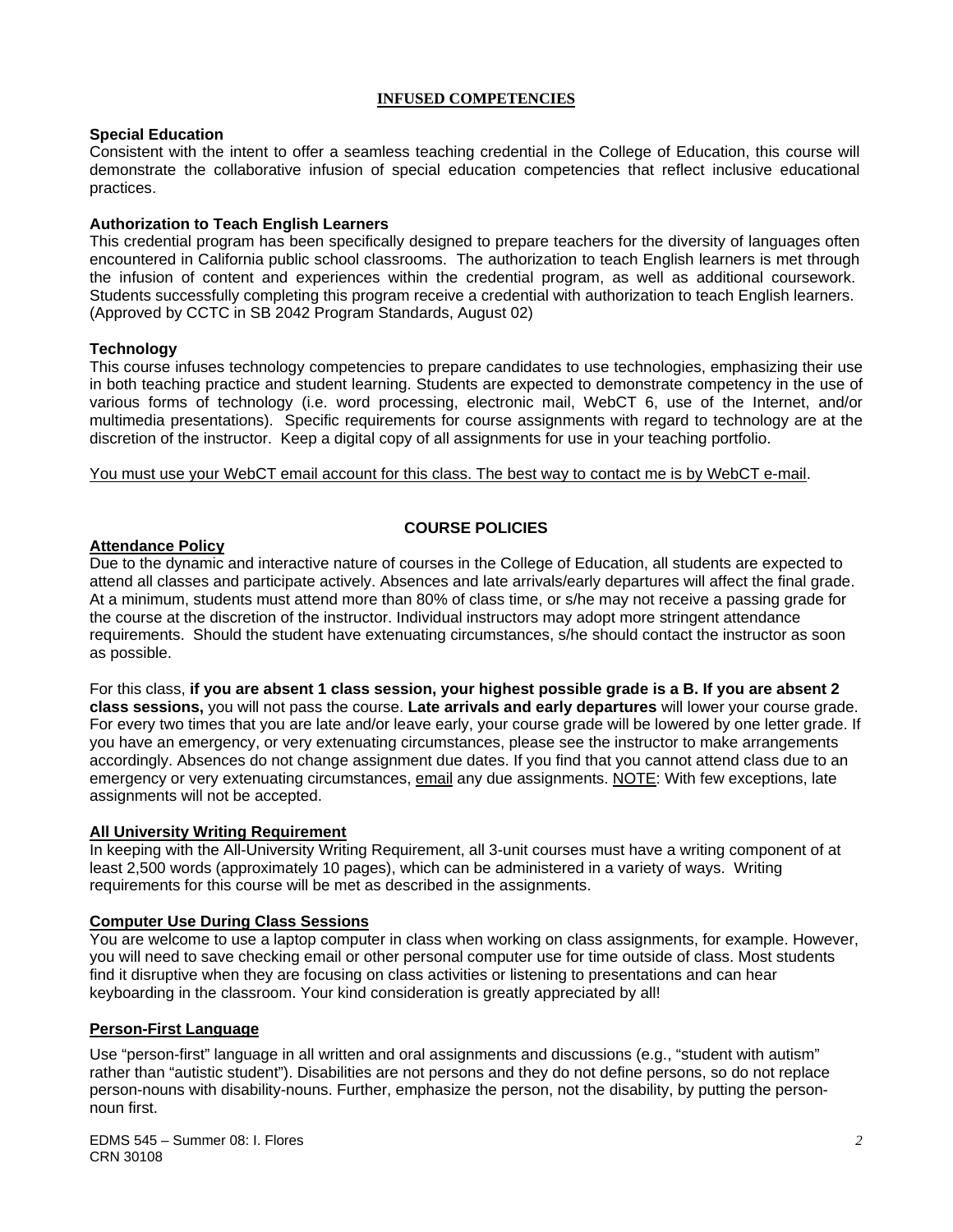#### **Students With Disabilities Requiring Reasonable Accommodations**

Students must be approved for services by providing appropriate and recent documentation to the Office of Disabled Student Services (DSS). This office is located in Craven Hall 5205, and can be contacted by phone at (760) 750-4905, or TTY (760) 750-4909. Students authorized by DSS to receive reasonable accommodations should meet with their instructor during office hours or, in order to ensure confidentiality in a more private setting.

## **CSUSM Academic Honesty Policy**

Students will be expected to adhere to standards of academic honesty and integrity, as outlined in the Student Academic Honesty Policy in the CSUSM University Catalog. All written work and oral assignments must be original work. All ideas/materials that are borrowed from other sources must have appropriate references to the original sources. Any quoted material should give credit to the source and be punctuated with quotation marks.

Students are responsible for honest completion of their work including examinations. There will be no tolerance for infractions. If you believe there has been an infraction by someone in the class, please bring it to the instructor's attention. The instructor reserves the right to discipline any student for academic dishonesty in accordance with the general rules and regulations of the university. Disciplinary action may include the lowering of grades and/or the assignment of a failing grade for an exam, assignment, or the class as a whole. All incidents of academic dishonesty will be reported to the Dean of Students.

## **Plagiarism**

It is expected that each student will do his/her own work, and contribute equally to group projects and processes. Plagiarism or cheating is unacceptable under any circumstances. If you are in doubt about whether your work is paraphrased or plagiarized, see the Plagiarism Prevention for Students website http://library.csusm.edu/plagiarism/index.html. If there are questions about academic honesty, please consult the University catalog.

## **COURSE TOPICS**

CA Science Content Standards Grades K-8 California Science Framework The Nature of Science The Learning Cycle Model of Teaching Learning Cycle Science Lesson Demonstrations Developing Essential Questions Concept Mapping Writing Objectives for Student Learning Writing Science Concept Definitions SDAIE Strategies in Science Teaching English Language Learners in Science Infusing Writing Activities in Science Lessons Science Curriculum Kits and State Approved Texts Science Process Skills and Scientific Attitudes Current Issues in Science Education Infusing Technology into Science Teaching Authentic Assessments in Science Science Projects, Student Research, Science Fairs Safety in the Science Class Inclusion and Teaching Science to Students with Special Needs Benchmarks and the National Science Education Standards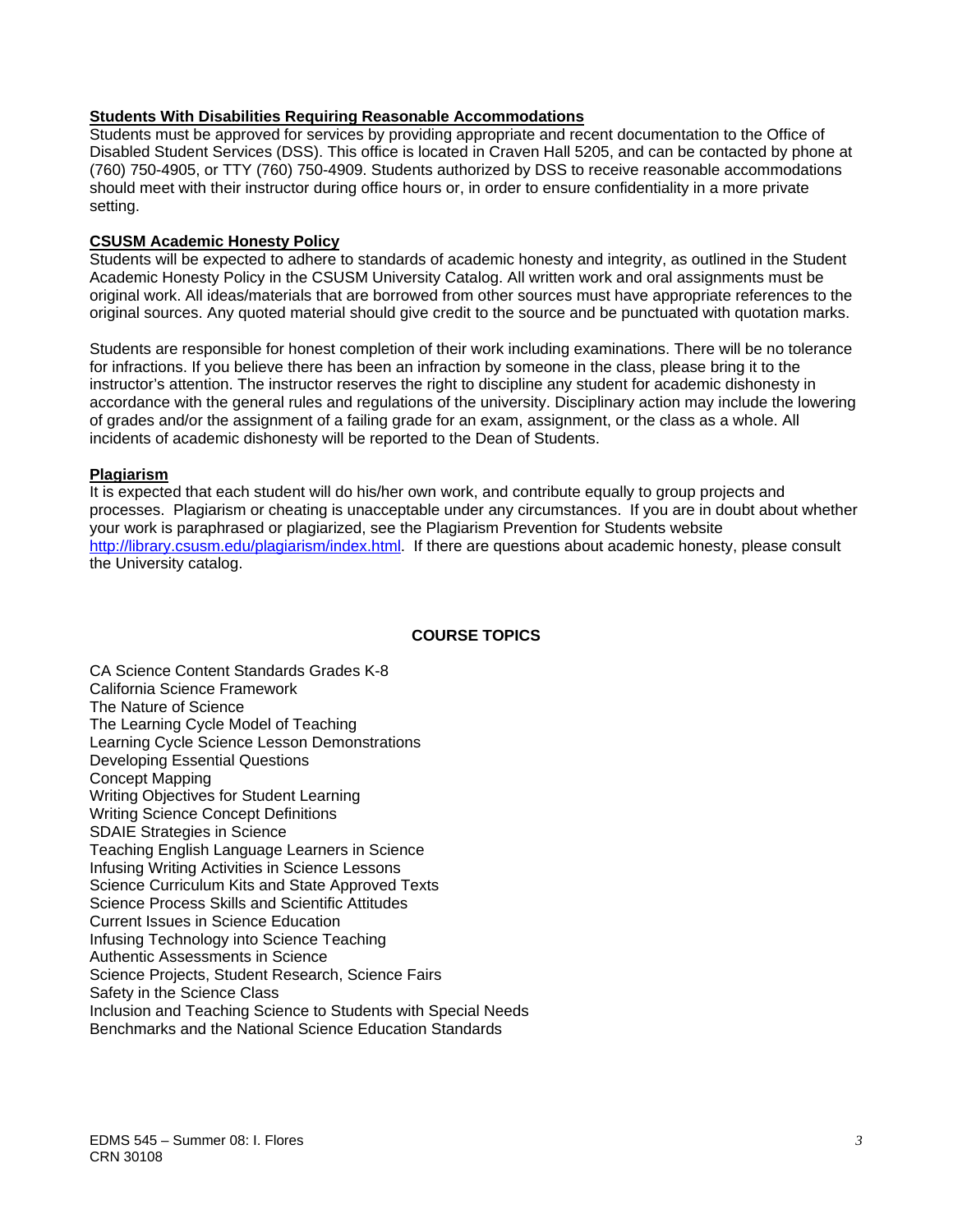# **COURSE ASSIGNMENTS**

Each written assignment is expected to have a clear organizational presentation and be free of grammar, punctuation and spelling errors. There will be a reduction in points for the above mentioned errors. Late assignments are not accepted. Prepare carefully for class, and be ready to discuss readings and assignments thoughtfully. Note the Description of Exemplary Students at the end of this syllabus.

| 1. Active Participation and Collaboration (all or nothing credit given)            | 5%  |
|------------------------------------------------------------------------------------|-----|
| 2. Reading Accountability Journal Entries (Concept Maps and Big Ideas Papers)      | 10% |
| 3. California Science Framework and Standards Task and Presentation                | 10% |
| 4. Leadership of Hands-on Science Lesson Activities                                | 20% |
| 5. Integration of Technology for Science Teaching and Learning                     | 15% |
| 6. Year-Long Science Curriculum Map and Unit Plan                                  | 25% |
| 7. Course Reflection                                                               | 5%  |
| 8. TPE reflection and response Via Task Stream – due date/time per course schedule | 10% |

# **DESCRIPTIONS OF ASSIGNMENTS**

# **1. Active Participation and Collaboration - 5%**

Teacher education is a professional preparation program and students will be expected to adhere to standards of

dependability, professionalism, and academic honesty (refer to rubric attached to this syllabus).

Grading will include a component of " professional demeanor." Students will conduct themselves in ways that

are generally expected of those who are entering the education profession, including the following:

- On-time arrival to all class sessions and attendance for the entire class period
- Advance preparation of readings and timely submission of assignments
- A positive attitude at all times
- Active participation in all class discussions and activities
- Respectful interactions and courteous language with the instructor and other students in all settings
- Carefully considered, culturally aware approaches to solution-finding

A Participation, Collaboration, and Professionalism Rubric may be accessed in the Handouts and Readings folder on the home page of WebCT.

## **2. Reading Journal (Individual) - 10%**

The purpose of the journal entries is to help you carry the science content from short term into long term memory and understanding so that you can more easily teach science when you become a classroom teacher. The assigned readings provide an important foundation for your increasing understanding of how to effectively teach science. You will need two large Blue Books. Reading journals (blue books) will be collected each class session and will only receive full points if completed by the date indicated in the schedule. You must use Blue Books, though you may type and staple in your entry. Spiral paper stuck in Blue Books will not be accepted.

Each class session you will be required to complete journal entries for one chapter **(your choice of which chapter from the assigned readings**). The first journal entry, which will consist of a Big Ideas Paper for one of the chapter readings assigned for Class Session 2, is due by the start of class time. The Big Ideas Paper consists of explaining the key science concepts. Then for the next class (Session 3), you will create a Concept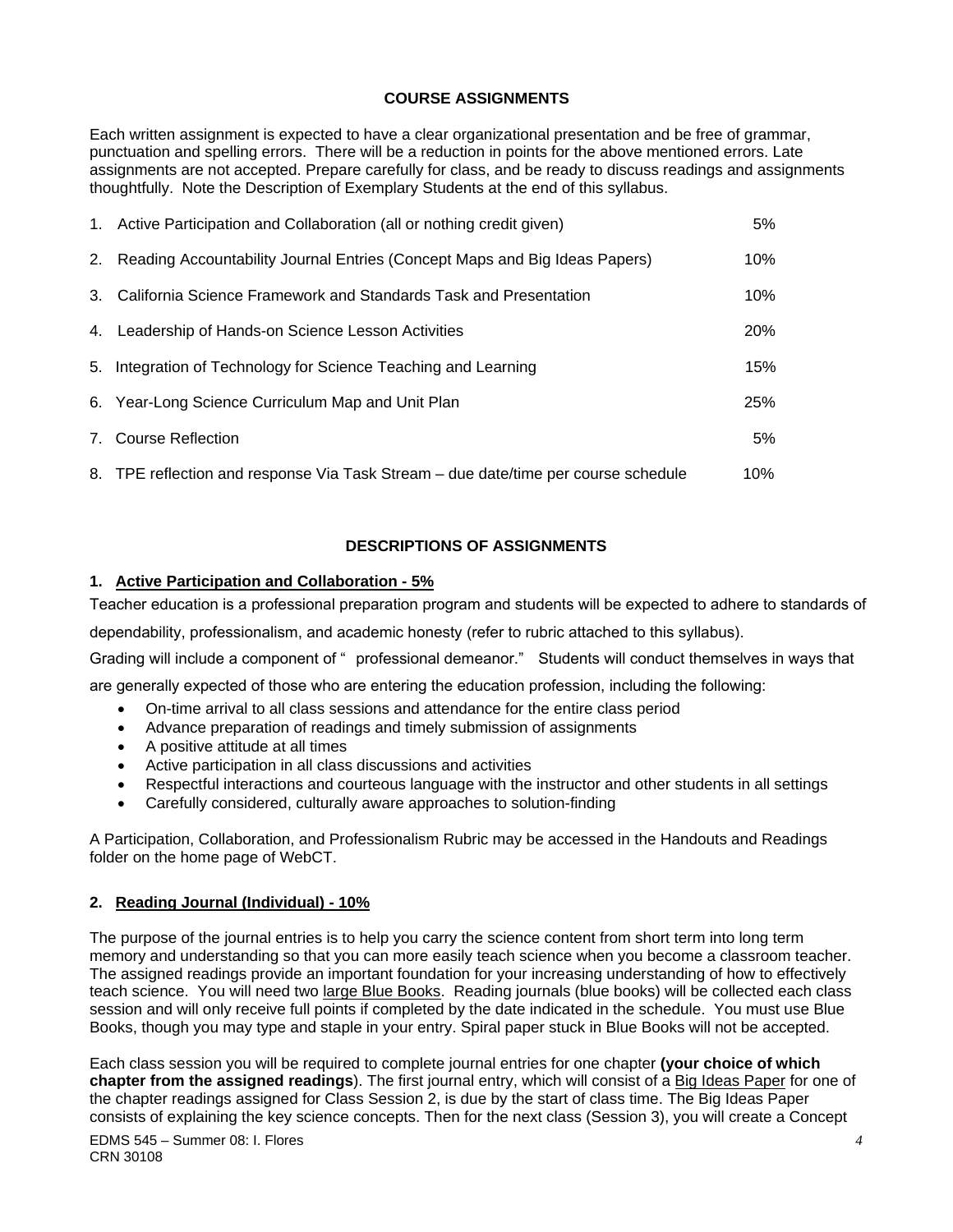Map (following procedures taught in class) for one of the assigned chapter readings for that week (your choice of which chapter from the assigned readings). For Class Session 4, you will repeat the process for a Big Ideas paper, and the following week you will repeat the process for the Concept Map. This cycle/schedule will continue for the rest of the course. Every week you will turn in the Blue Book. You will alternate making entries between your Large Blue Books so that while I am grading one, you are writing in the other.

• The Concept Map should include ALL major concepts discussed in **one** chapter. Do not include information from the investigations, only the science content. The Concept Map must follow the Concept Mapping procedures taught in class.

Each concept map has a possible total of 9 points.

• The Big Ideas paper should **explain ALL major science concepts** (not the investigations) from **one**  chapter reading. Be sure to write in complete sentences, not outlines, though the sentences may be bulleted. Your Big Ideas paper is **not** a reflection of your thoughts; it is a summary of the science content.

Each Big Ideas paper is worth a total of 9 points.

a. Complete sentences…………………………………………………..4 points b. ALL major science concepts included……………………………… 5 points

For both Big Ideas Papers and Concept Maps, (a) indicate on each page of your Large Blue Book the title of the Chapter you are outlining, (b) write your name and date at the top of each page and (c) number each page.

# **3. California Science Framework and Standards Activity** - **10%**

 Purpose of the assignment: To read a portion of the California Science Framework and the Standards for a particular grade. You will write your individual response to the readings. Then you will work with your partner to prepare and do a presentation to the class. It is essential that you do the reading and the write-ups BEFORE you meet with your partner.

# **3a. Task I: Framework summary response: (Individual) – 2%**

- Read the first part of the California Science Framework, up to page 22. This includes Board Policy, the Introduction and Chapters One and Two.
- Think about the reading holistically.
- Type about a page, in your own words, that answers these questions: What were the most important ideas addressed in the reading? How does science teaching differ from instruction in other subjects? What are the most important elements of a strong science instructional program? Come to class prepared to discuss the questions and turn in your answers.

# **3b. Task II: Grade level Science standard response: (Individual) – 5%**

- Using the standard for your chosen grade, pick a line item from physical science, life science, and earth science. For each one, come up with a brief description of an activity that children in that grade can do that also addresses one of the Investigation and Experimentation standards for the grade.
- You should end up with three sections, each of which includes a content line (physical, life, or earth science), an Investigation and Experimentation line, and a one or two sentence description of an activity that combines the two. The whole thing should be about a page. See an example on the next page.

#### **3c. Task III: Team preparation and presentation – (In class with your team)** – **3% You will be given 30-40 minutes of class time to work with your partner.**  Get together with your team. Look at the activities that you both wrote up for Activity 3b (Task II).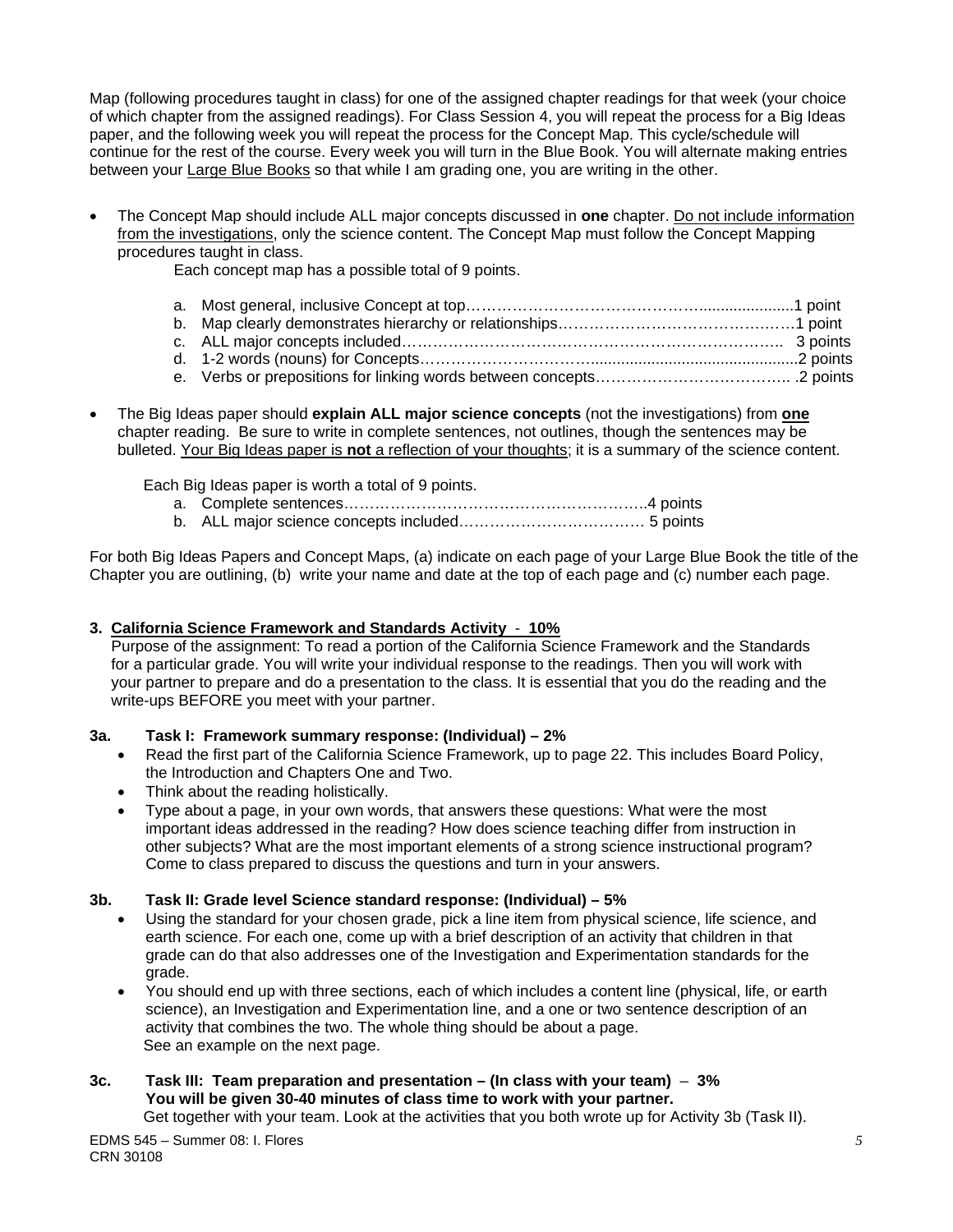Choose one activity.

- As a team, write up a lesson plan for the activity (with objectives, assessment, and a brief description of the activity}. Put it on chart paper or PowerPoint so it can be easily presented to the class. Make sure you quote the line from the standard on which your lesson plan is based.
- As a team, come up with a brief overview of the Science Standards for your grade. Don't try to give us every single line of the standard. Summarize it in such a way that we see generally what students are supposed to learn in physical, earth, and life science and in investigation and experimentation in that grade.
- In 8 minutes or less, present your lesson plan and standards choices. Be prepared to explain why your lesson plan represents really good science for kids.
- Your grade for this assignment will be based on the content and quality of your presentation, and on the level of collaboration with your team.

#### **Sample Response to Assignment 3b**.

Grade Four

Physical Science

1b. Students know how to build a simple compass and use it to detect magnetic effects, including the Earth's magnetic field

Investigation and Experimentation

6f. Follow a set of written instructions for a scientific investigation.

Activity

Following directions from the Internet, the students will work in partner pairs to build compasses, using paper cups, thread, a needle and a magnet. They will observe and record the action of the compass indoors and outdoors, and in proximity to various objects.

Life Science

2c. Students know decomposers; including many fungi, insects, and microorganisms, recycle matter from dead plants and animals.

Investigation and Experimentation

6c. Formulate and justify predictions based on cause-and-effect relationships.

Activity

The students will predict the growth of mold on bread that has no preservatives. They will observe and record the progress of the mold in various circumstances (if the bread is left in the open air, if the bread is in a closed sandwich bag, etc.)

Earth Science

5c. Students know moving water erodes landforms, reshaping the land by taking it away from some places and depositing it as pebbles, sand, silt, and mud in other places (weathering, transport, and deposition).

Investigation and Experimentation

6b. Measure and estimate the weight, length, or volume of objects.

Activity

In groups of four, students will create landforms (using common dirt) on cookie sheets. They will add measured amounts of water to their landforms, and will collect and measure the dirt that runs off.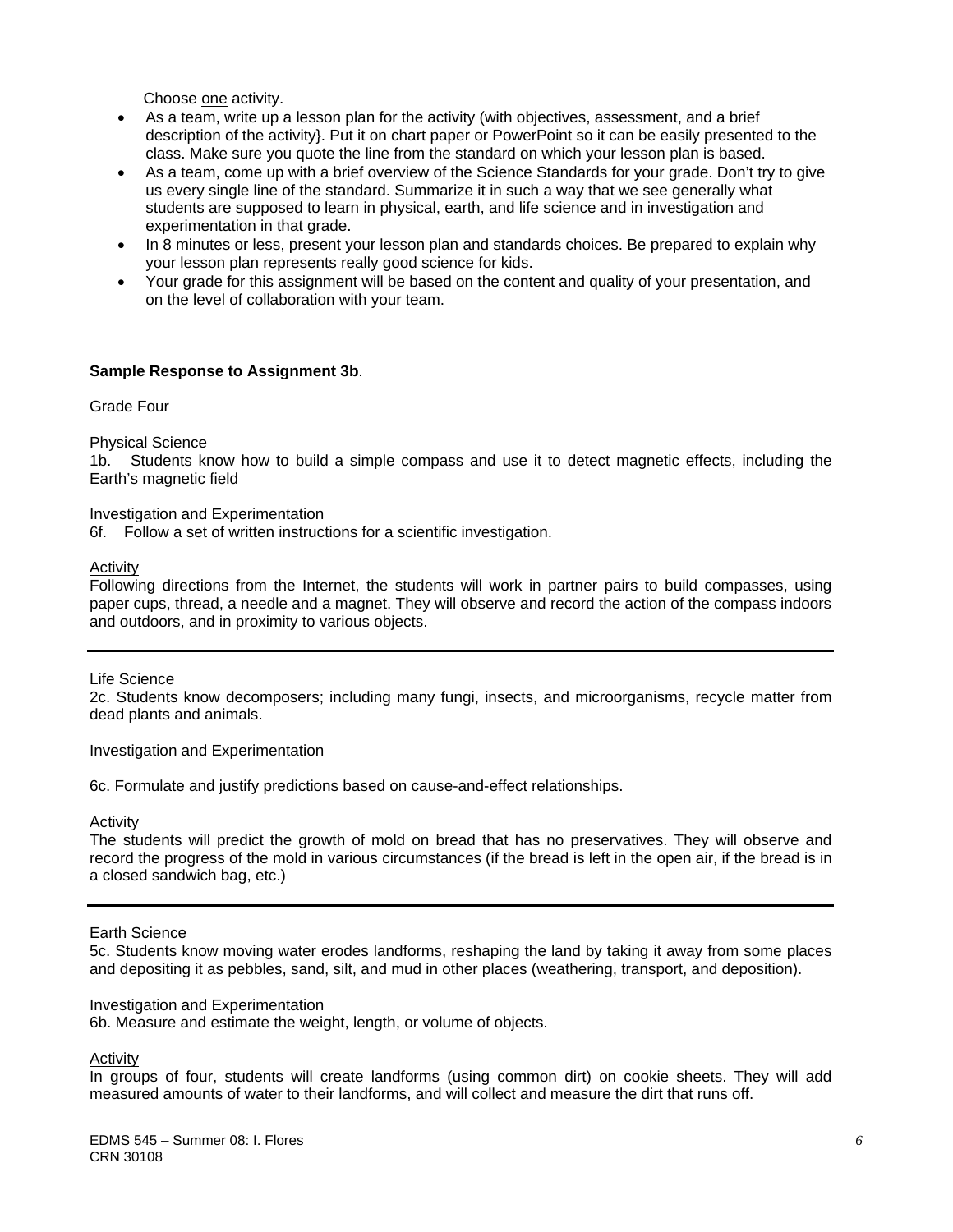## **4. Leadership of Hands-on Science Activities** (Due on assigned day for the lesson) **- 20%**

Students will lead hands-on science lessons during class. The lessons should model inquiry instruction, good questioning skills, and be content-understandable and non-judgmental. The lessons should be based on the CA Science Content Standards. Strategies for English language learners, technology integration, and methods for teaching students with disabilities should be included.

You will work in groups of two or three to lead a science lesson based on the Learning Cycle Model of Instruction. Each group will be assigned a specific grade level for which you will plan and teach the lesson. This will determine the grade level and California Science Standard your lessons will cover. You will prepare and teach your lesson to your classmates. Each lesson team will be allocated a **maximum** of 30 minutes of class time to teach. Use activities from the textbook, Internet sites or other science resources. Your classmates will not role-play elementary students, but will learn the science content and how to teach it. Treat your classmates as teachers, not elementary students.

The lessons should include hands-on lessons, and should emphasize particular science concepts. The Exploration and Application phases of the Learning Cycle require different hands-on science activities using manipulatives. **ALWAYS begin Exploration with students making PREDICTIONS**. Hands-on activities are NOT reading or completing worksheets (though they may require students to read something or complete lab observation sheets). You should take the activities "off of paper" and require students to use the science process skills with science manipulatives. **You need to know and demonstrate the stages of the Learning Cycle, or you will not be given credit for your lesson.**

Be sure you understand the concepts you are emphasizing, and that you can explain them. The lessons should be developmentally appropriate for K-6, and should follow the NSTA Safety Guidelines. **Begin the lesson by writing essential questions about the lesson on the board for students to consider during the lesson.**  These questions should be **higher level questions** (analysis, synthesis or evaluation level) according to Bloom's Taxonomy. Make sure that you include the **3 stages of the Learning Cycle**. **Begin the lesson with students writing their predictions about the outcomes of the activity**. Make sure that science content background and applications to everyday life are addressed. You need to **EXPLAIN** Strategies for English language learners and adaptations for students with disabilities.

Prepare a PowerPoint Presentation to use in your lesson that is a strong overview of all your lesson plan components. Include: Standards, objectives, definitions of important science concepts in the lesson, assessment/criteria, learning cycle phases, a detailed explanation of the science content, and accommodations/adaptations/everyday applications. Additionally, include a list of at least 3 web sites (with short descriptions) that address the science topic and concepts through simulations, graphics and movies. You should have links to these web sites and show brief examples during the lesson. **Bring children's literature reflecting science concepts relating to your lesson topic to showcase.**

Science Lesson Plan Handout

- Prepare a handout which includes the information under Lesson Plan Format (see pages 9-11 of syllabus, making sure you include:
	- o names at the top
	- o references at the end of the lesson plan.

IMPORTANT NOTE: At least three full days PRIOR to your presentation, email your complete lesson plan and your PowerPoint Presentation to me for review. Include all team members' names and the date you will present to the class in the email. After I email you back regarding needed changes and you make revisions, email the revised ones to me for approval. Finally, bring copies of the data sheets for students in the class, and post the lesson plan and data sheets on the appropriate thread in the WebCT discussion board for access by your classmates

**On the day of your lesson presentation, please begin the lesson by turning in 1 hard copy of your lesson plan and data sheets to me. You should also give me copies for each team member of the Hands-On Lesson Plan Rubric available in the Handouts and Readings folder of your WebCT homepage.**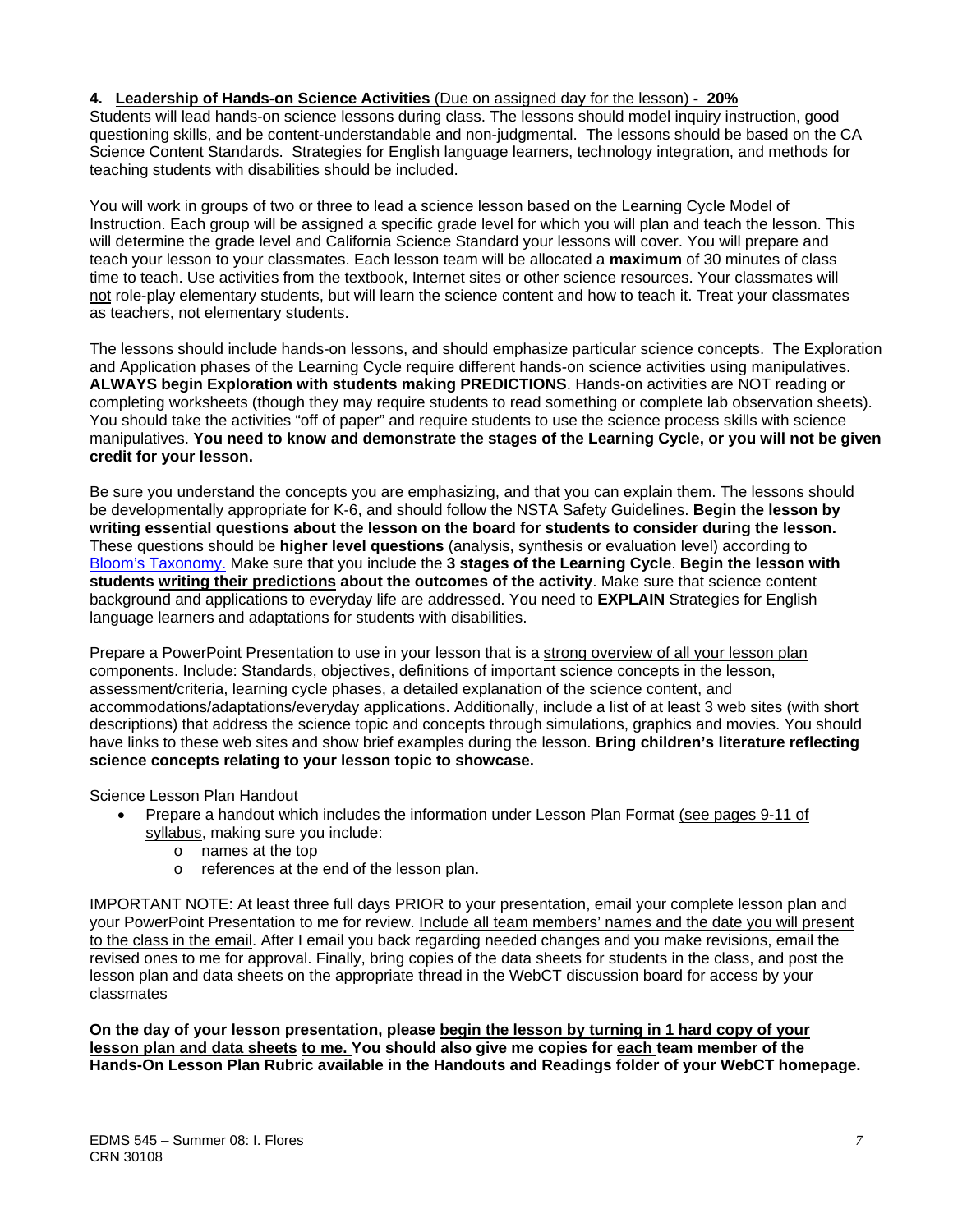## **Learning Cycle Template**

### Elements to Include Within Your Lesson Plan Format (see pages 9-11 of syllabus)

**Lesson Title**: What is the title of your lesson?

**Grade Level**: What is the grade level?

**Student Groupings**: How will you group students for instruction?

**Materials/Resources/Technology:** What does the teacher need? What do the students need?

**California Science Content Standard(s):** What standards are addressed? Include at least 1 science area (life science, physical science, or earth science) standard and 1 investigation standard.

**Lesson Objective(s):** What do you want students to be able to do? Write in complete sentences. Use an action verb and explain how students will demonstrate their new knowledge and understanding. "The students will demonstrate understanding of \_

**Science Concept(s):** What BIG IDEAS are you trying to teach? Do not say "The students will \_\_\_\_." (That is an objective, not a concept.)

**Essential Question(s):** What are your essential question(s) for this concept? What leads to the big idea? What is it that students should be able to answer by having successfully participated in your lesson? Use high level questions and ensure that these are not lower level fact or info. questions (refer to Bloom's Taxonomy). For example, instead of "Why did warming the bottle cause the attached balloon to inflate? ask "How can you prove that air is a real substance that occupies space?"

**Assessment**: How will your students demonstrate that they have met the objective(s)? What evidence demonstrates that they have achieved the objective?

**Criteria for Assessment:** What criteria will you use to grade the assessment? How will you know if someone has successfully completed the assessment?

 **Lesson Procedures:** Explain the procedures for each phase of the Learning Cycle. Include what the teacher will do and what the students will do:

## **The Learning Cycle**

- **a. Exploration** (Begin with students making predictions; then have a hands-on SCIENCE activity.)
- **b. Concept Invention** (Make sure students share and discuss data and ideas in the first part of this stage; then the teacher introduces new terms and provides further explanations.)
- **c. Concept Application** (Should be a 2<sup>nd</sup> hands-on SCIENCE activity.)

#### **Applications:**

 $\triangleright$  Applications to everyday life and explanations (at least 3)

**Science Content Background:** A 1-2 page strong summary of the essential science content background

**Web Sites**: At least 3 interactive relevant web sites with descriptions

**Children's Literature Books**: Title, author, publisher, year of 2 children's books on the topic. BRING BOOKS TO CLASS.

EDMS 545 – Summer 08: I. Flores CRN 30108  **References:** Title, author, publisher, year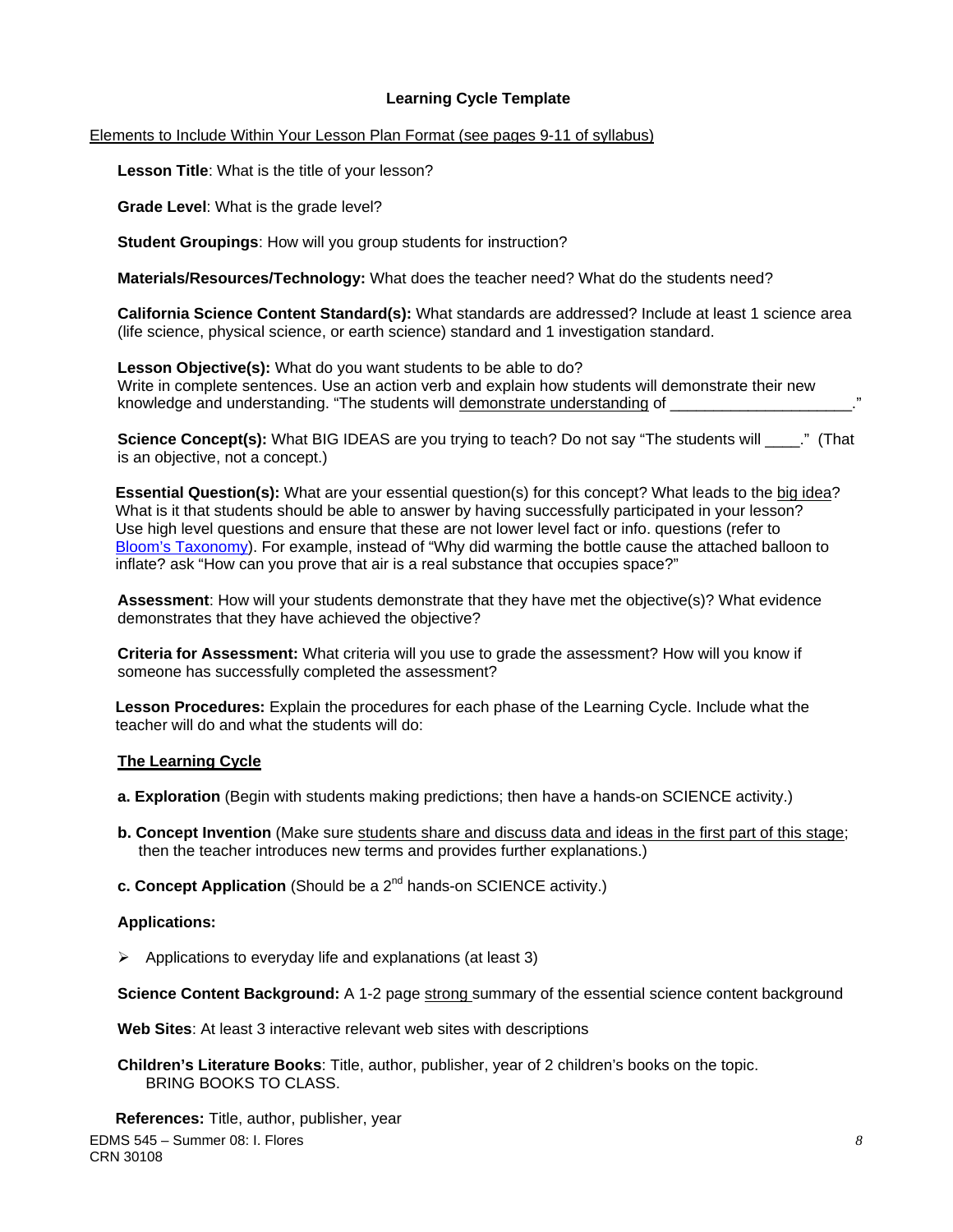#### **Lesson Plan Format**

#### **Elements of the learning experience**

 **Lesson Title**: What is the title of your lesson?

Grade Level:

 Content Area: *Example: Life Science, Physical Science or Earth Science* Subject Matter: *Example: Heat Transfer, Plant Reproduction, Air Pressure, The Digestive System, etc* 

Time period for the learning experience *Example: two 30 minute sessions Science* 

**Science Concept(s):** What are you trying to teach (one paragraph)? Do not say "The students will \_\_\_\_." (That is an objective, not a concept.)

#### **Learning Goals/Learning objectives for the learning experience:**

 State adopted content standards: *Example: write all content standards directly from the State frameworks* 

 Learning goals based on the content standards for students: *Example: learning goals that directly relate to the content standards.* 

#### **Class description**

- *Example: type of class (self contained, subject specific), time of year, general background of students learning in relationship to new learning (challenges and prior learning)*
- *Example: English Learner: Beginning, intermediate, and advanced (use the ELD standards to determine the needs of each of these students).*
- *Example: Special education: one student with a learning disability(ies) and one with another special education identified disability*
- *Example: GATE student: identify the student's needs*

 *Example: Regular education: remaining students* 

#### **Developmental needs of the students at this age**

 *Example: give examples based on the different learning needs for K-3 and 4-6 students Example: developmental age-appropriate skills and needs of the students Example: engaging activities (hands on, etc)* 

#### **Assessment Plan**

- *Example: Goals/objectives are assessed based on the content standards and learning goals Example: Type of assessment: Prior knowledge (pre assessment), Formative (progress monitoring), Summative (final product)*
- *Example: Feedback strategies: how students will be informed of specific successes and challenges and future activities to fill the individual student's gaps.*

#### **Materials**

 *Example: Review teacher's manuals, pacing guides, and appropriate supplemental materials to determine the materials you will need to present this lesson. Materials should include lists of supplies that will be needed to present this lesson.*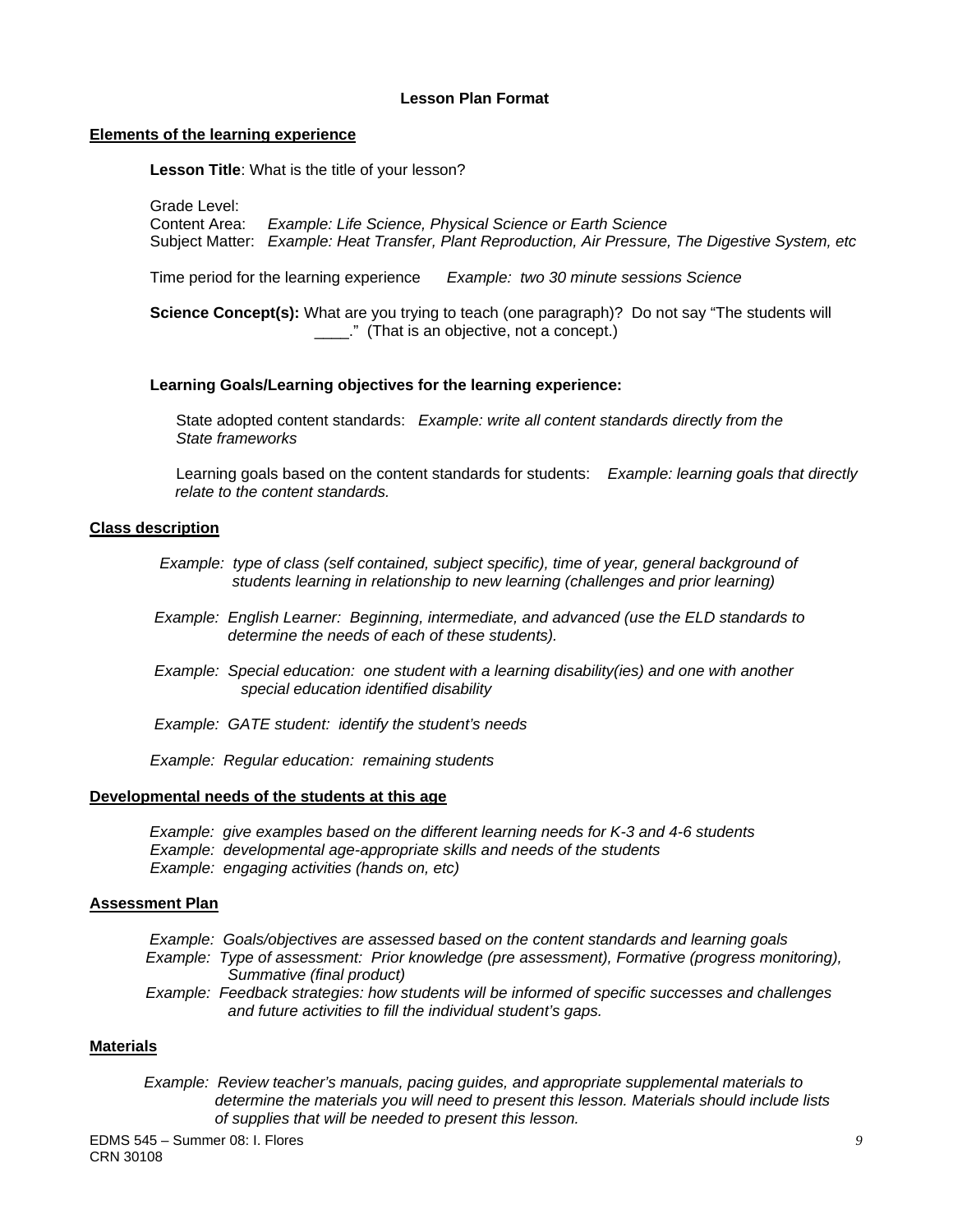## **Instructional strategies**

1. Address the subject matter learning goals and developmental needs of the students described.

*Example: Instructional strategies are what the teacher does during the instruction.* 

 *Example: Student activities are what the students do during the lesson and independent practice.* 

| <b>INSTRUCTIONAL STRATEGIES</b>                                                                                                                                           | <b>STUDENT ACTIVITIES</b>                                                                                                                                                                                             |
|---------------------------------------------------------------------------------------------------------------------------------------------------------------------------|-----------------------------------------------------------------------------------------------------------------------------------------------------------------------------------------------------------------------|
| Example: Put one instructional strategy in each box with<br>an explanation and amount of time you are anticipating.<br>Expand the number of boxes to match each strategy. | Example: Put one student activity to match the<br>instructional strategy in each box with an<br>explanation and amount of time you are<br>anticipating. Expand the number of boxes to<br>match each student activity. |
|                                                                                                                                                                           |                                                                                                                                                                                                                       |
|                                                                                                                                                                           |                                                                                                                                                                                                                       |
| Exploration                                                                                                                                                               |                                                                                                                                                                                                                       |
| Concept Introduction                                                                                                                                                      |                                                                                                                                                                                                                       |
| <b>Concept Application</b>                                                                                                                                                |                                                                                                                                                                                                                       |
|                                                                                                                                                                           |                                                                                                                                                                                                                       |

2. Explain why the instructional strategies, student activities and resources are appropriate for this lesson.

*Example: Why are the instructional strategies and student activities appropriate for this class based on content and student development?* 

*Example: How do they address the developmental needs of these students?* 

- *Example: How do they help the students make progress toward achieving the state adopted academic content standards for students in this content area?*
- *Example: Understand connections between lesson content and the outside world.*

### **Differentiated Instruction**

#### **Differentiated instruction based on the learning goals and instructional strategies: English Learners**

| <b>TASKS</b>                      | <b>Beginning EL</b> | <b>Intermediate EL</b> | <b>Advanced EL</b> |
|-----------------------------------|---------------------|------------------------|--------------------|
| Identify one instructional        |                     |                        |                    |
| strategy or student activity that |                     |                        |                    |
| could challenge the student.      |                     |                        |                    |
| Describe how you would adapt      |                     |                        |                    |
| the strategy or activity to meet  |                     |                        |                    |
| the learning needs of the student |                     |                        |                    |
| considering subject matter        |                     |                        |                    |
| pedagogy in your description.     |                     |                        |                    |
| Explain how your adaptation       |                     |                        |                    |
| would be effective for the        |                     |                        |                    |
| student in making progress        |                     |                        |                    |
| towards the goals of your lesson  |                     |                        |                    |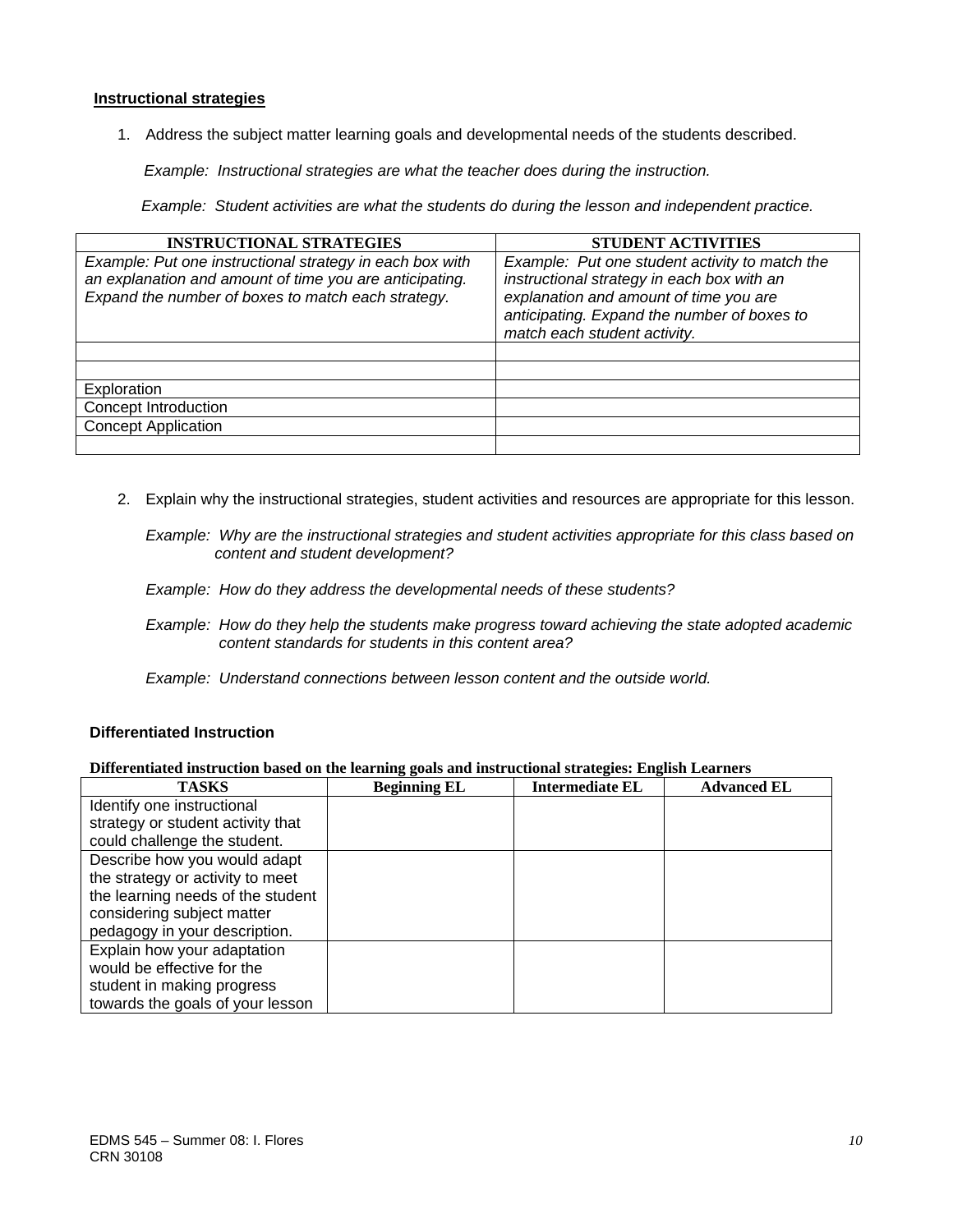#### **Differentiated instruction based on the learning goals and instructional strategies: Special Education**

| <b>TASKS</b>                                                                                                                                                           | <b>LEARNING DISABILITY</b> | <b>GROUP SELECTED</b><br><b>DISABILITY</b> |
|------------------------------------------------------------------------------------------------------------------------------------------------------------------------|----------------------------|--------------------------------------------|
| Identify 1 instructional strategy or<br>student activity from the plans that<br>could be challenging for the student<br>considering the description of your<br>student |                            |                                            |
| Describe how you would adapt the                                                                                                                                       |                            |                                            |
| strategy or activity to meet the<br>needs of the student                                                                                                               |                            |                                            |
| Explain how your adaption would<br>be effective for the student making<br>progress toward achieving the<br>learning goal                                               |                            |                                            |

## **Differentiated instruction based on the learning goals and instructional strategies: GATE**

| <b>TASKS</b>                         | <b>Describe GATE students needs:</b> |
|--------------------------------------|--------------------------------------|
| Identify 1 instructional strategy or |                                      |
| student activity from the plans that |                                      |
| will be challenging for the student  |                                      |
| considering the description of your  |                                      |
| student                              |                                      |
| Describe how you would adapt the     |                                      |
| strategy or activity to meet the     |                                      |
| needs of the student                 |                                      |
| Explain how your adaption would      |                                      |
| be effective for helping the student |                                      |
| make progress going beyond the       |                                      |
| learning goal                        |                                      |

**Web Sites**: At least 3 interactive relevant web sites with descriptions **References:** Title, author, publisher, year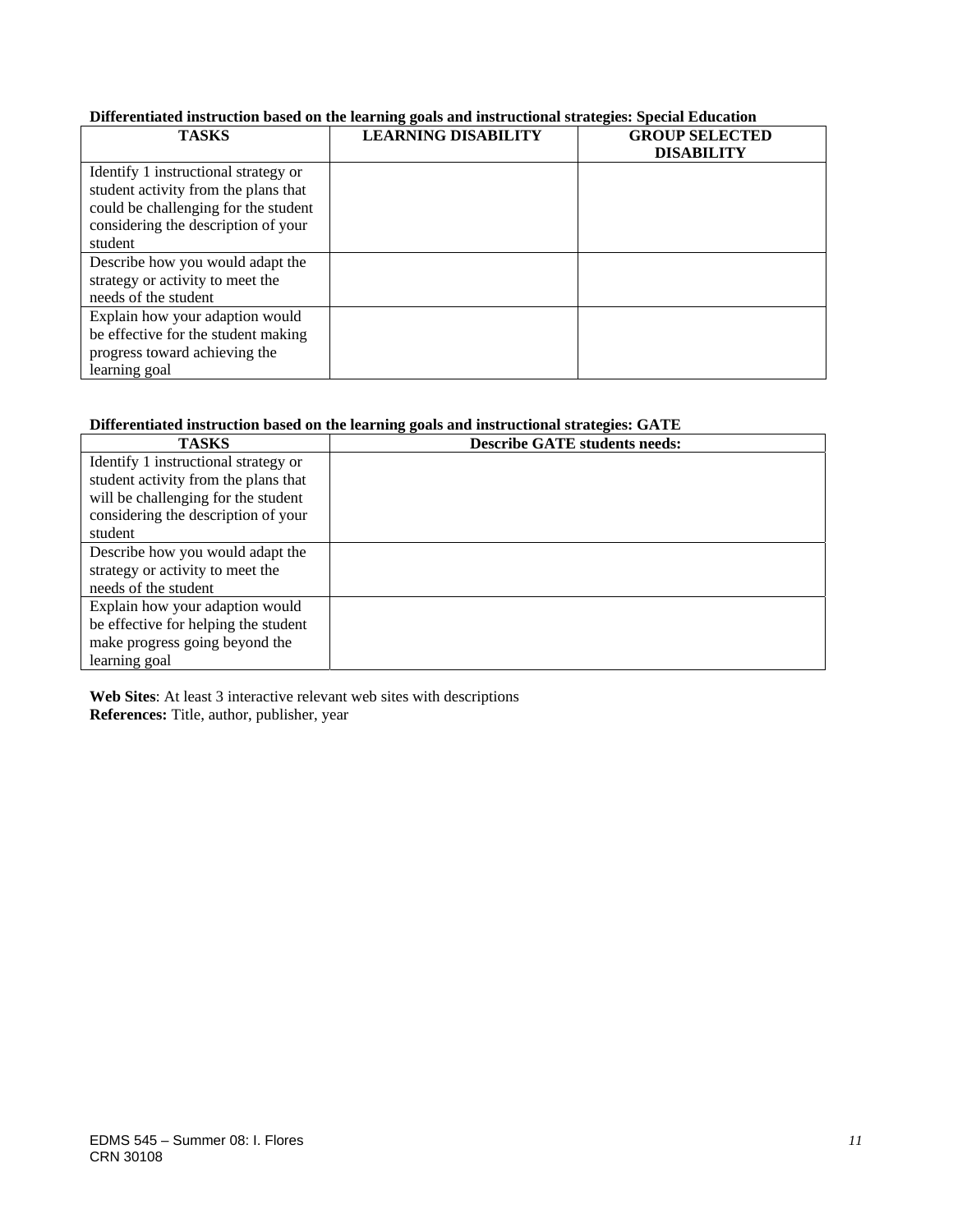## **5. Integration of Technology for Science Teaching and Learning – 15%**

 Technology provides unique resources for teaching and learning in science. In this assignment, you will apply your understanding of educational technology to a specific science lesson.

Procedures to follow:

- a. Read Chapter 3 in the Friedl & Koontz text.
- b. You will use your hands-on learning cycle lesson plan already created by you.
- c. You will integrate technology in your lesson by providing **opportunities for your students to engage in standards-based technology activities during the lesson**.

The following questions should frame your planning:

- 1. How will you organize and manage the environment so that all students have access to the technology they will use in your lesson?
- 2. How will you assess whether or not your students have reached the learning objectives of your lesson?
- 3. How will you assess whether or not the technology your students used helped them reach the learning objectives?

## In summary, in your lesson plan create a category called "Integration of Technology":

- 1. Describe in full detail the integration of student use of technology in your lesson. What technology are you integrating in your lesson relative to science content and your learning objectives?
- 2. Describe in full detail how you will organize and manage the technology and the learning environment so that all students can use the technology by responding to the following questions:
	- I. What do you want the students to learn or be able to do by using your planned technology?
	- II. What will the students do? Describe the task that you will assign to students. This may be framed as a "challenge" task.
	- III. What forms of products (student work) will the students generate from the technology experience?
	- IV. Describe how you will assess whether or not your students reached the learning objectives, and whether or not the technology you planned helped them reach the learning objectives.

**NOTE\*\*\*** Please access further guidelines for this assignment in the Handouts and Readings folder located on the home page of WebCT. You should ensure that all discussion points (1 & 2 above) are fully addressed in your discussion.

A complete listing of the **ISTE NETS** for Teachers (NETS. ) is provided for your convenience. However, you should consult the student ISTE NETS to help you plan standards-based technology activities.

#### Student use of technology may include (but is not limited to):

- a. PowerPoint presentations by students.
- b. Interactive websites you select for students to use. (Note: you must provide 5 examples of interactive websites connected to your lesson content and learning objectives.)
- c. Inspiration or Kidspiration for concept mapping.
- d. Kid Pix in which students graphically represent their learning.
- e. Students using video technology.
- f. Students using digital cameras.
- g. A Filamentality hot list.
- h. Interactive templates accessed online for teacher-created science games for students to access at computers.
- i. A science-based WebQuest
- j Another idea of your own choosing for technology integration.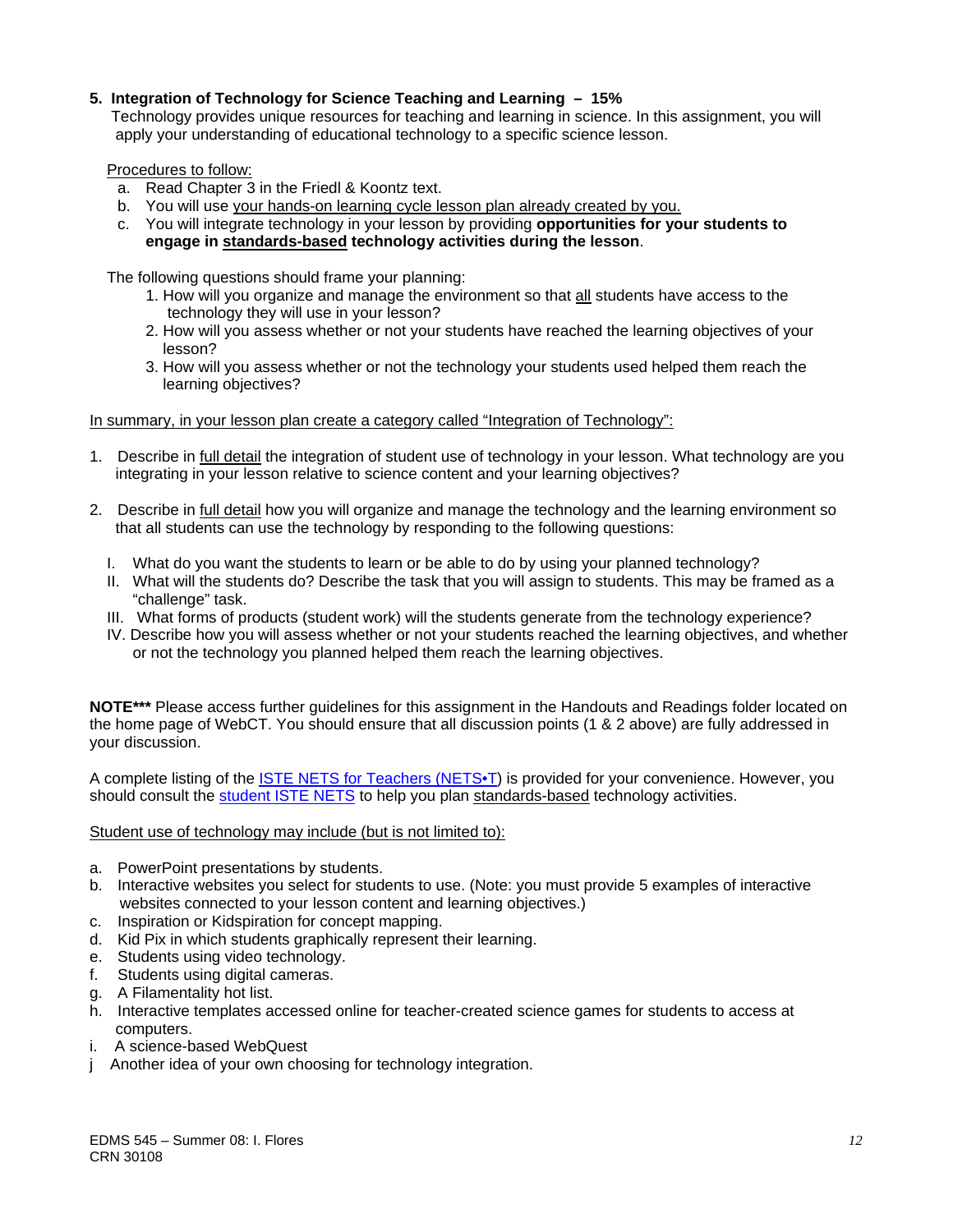## **6. Year-Long Science Curriculum Map and Unit Plan** (Teams of 4; each group member writes 1 unit) - **25%**

The goal of this assignment is for you to develop year-long plans for instruction in science based on the California Science Content Standards, as well as develop skills for teaching in the elementary grades. For this assignment, you will plan a year of science instruction for one grade level, based on the California Science Content Standards. You will divide the Science Content Standards for one grade level into four units. For each unit, you will use the science standards (and their descriptions in the Science Framework) to design enduring understandings, desired outcomes, end-of-unit assessments, and rubrics to use in grading the assessments. For the final part of this assignment you will develop ideas for three learning cycle lessons for each unit, based on the Science Standards, Enduring Understandings, Desired Outcomes and Final Assessments in the units. You will work in a group of four—one person will create one unit from each of the four total units your group decides on as comprising the year-long plan.

When you complete this assignment, you will have a curriculum plan for teaching the science standards, units and lessons for teaching science for a full year for one grade level. We will share these, so that everyone leaves with curriculum plans, units and lessons for a full year of teaching science at all grade levels. You may share these with your cooperating teachers and use them in your student teaching.

## **Science Curriculum Unit Template (Created by Each Team Member)**

Grade: \_\_\_\_\_

Unit Title **With an alleger of the Unit Title** 

- **1. Timeline in weeks**
- **2. Standards**  Content (Physical, Life, Earth Science) Standards Investigation and Experimentation Standards
- **3. Enduring Understandings** (info and processes you hope students remember and understand next year)
- **4. Desired Outcomes** (reads like an objective; tell what students can DO after instruction)
- **5. Final Summative Assessment over Unit** (end of unit assessment over the whole unit, all standards)

## **6. Rubric listing Criteria that you will look for in Final Assessment**

| Criteria | Exceeds Expectations   Meets Expectations | <b>Below Expectations</b> | Points<br>Comments |
|----------|-------------------------------------------|---------------------------|--------------------|
|          |                                           |                           |                    |
|          |                                           |                           |                    |
|          |                                           |                           |                    |

Rubric over Final Assessment

#### **7. Ideas for 3 Lessons for each Unit-**

- Each Lesson should include:
	- 1. Title
	- 2. Standard numbers
	- 3. Ideas for
		- a. Exploration (4-6 lines)

 (Begin with students making predictions; then present a hands-on SCIENCE activity.) b. Concept Invention (4-6 lines)

 (Make sure students share and discuss data and ideas in the first part of this stage; the teacher then introduces new terms and provides further explanations.

- c. Concept Application (4-6 lines)
	- (Should be a 2<sup>nd</sup> hands-on SCIENCE activity)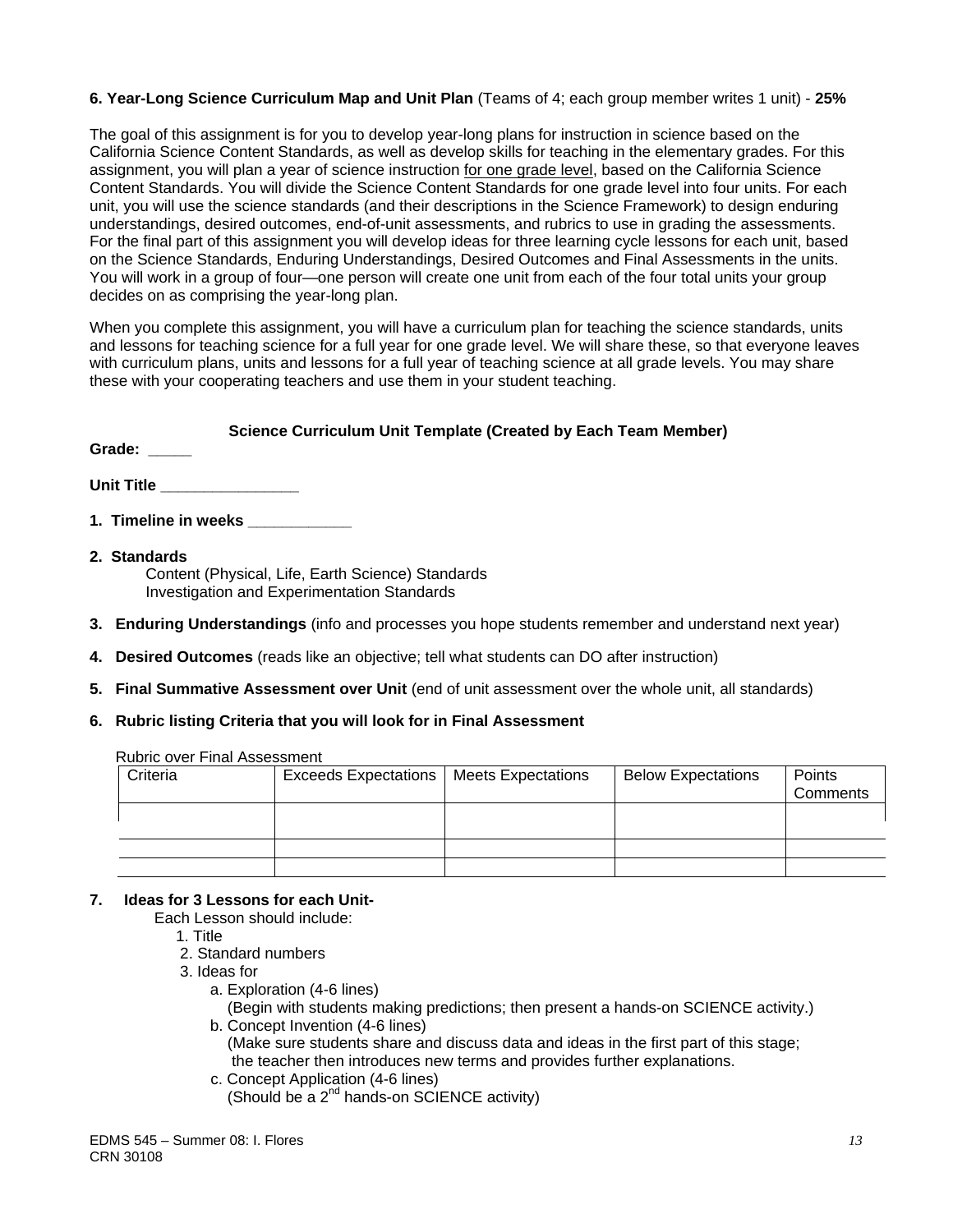# **Rubric for Unit of Year-Long Science Curriculum**  Page 1 of 2

**Your name: \_\_\_\_\_\_\_\_\_\_\_\_\_\_\_\_\_\_\_\_\_\_\_\_\_\_\_\_\_\_\_\_\_\_\_\_\_\_\_\_\_ Grade Level: \_\_\_\_\_\_\_\_\_\_\_** 

|                                                           | Included (Y/N) | Page in Unit |
|-----------------------------------------------------------|----------------|--------------|
|                                                           |                |              |
| Unit Title (Descriptive)- 3 pts                           |                |              |
| Unit Timeline in weeks $-2$ pts                           |                |              |
| Complete Content Standards - 5 pts                        |                |              |
| Complete Invest/Experim. Standards - 5 pts                |                |              |
| Enduring Understandings - 5 pts                           |                |              |
| Desired Outcomes - 5 pts                                  |                |              |
| Final Summative Assessment - 10 pts                       |                |              |
| Rubric over final Assessment listing criteria -<br>10 pts |                |              |
| Lesson 1 - 15 pts<br>1. Title                             |                |              |
| 2. Standard numbers<br>3. Learning Cycle Stages           |                |              |
| a. Exploration                                            |                |              |
| b. Concept Invention                                      |                |              |
| c. Concept Application<br>Lesson 2 - 15 pts               |                |              |
| 1. Title                                                  |                |              |
| 2. Standard numbers                                       |                |              |
| 3. Learning Cycle Stages                                  |                |              |
| a. Exploration                                            |                |              |
| b. Concept Invention<br>c. Concept Application            |                |              |
| Lesson $3 - 15$ pts                                       |                |              |
| 1. Title                                                  |                |              |
| 2. Standard numbers                                       |                |              |
| 3. Learning Cycle Stages                                  |                |              |
| a. Exploration                                            |                |              |
| b. Concept Invention<br>c. Concept Application            |                |              |
| *Your Unit Presentation- 10 pts                           |                |              |
| 1. Overview of your Unit                                  |                |              |
| 2. Description of 3 Lessons                               |                |              |
|                                                           |                |              |

**\*Presentation: For your presentation, briefly describe your own unit and all lessons.** 

**\*\*\* NOTE: A hard copy of your own unit plan is due in your folder the last day of class (7/02/08***).*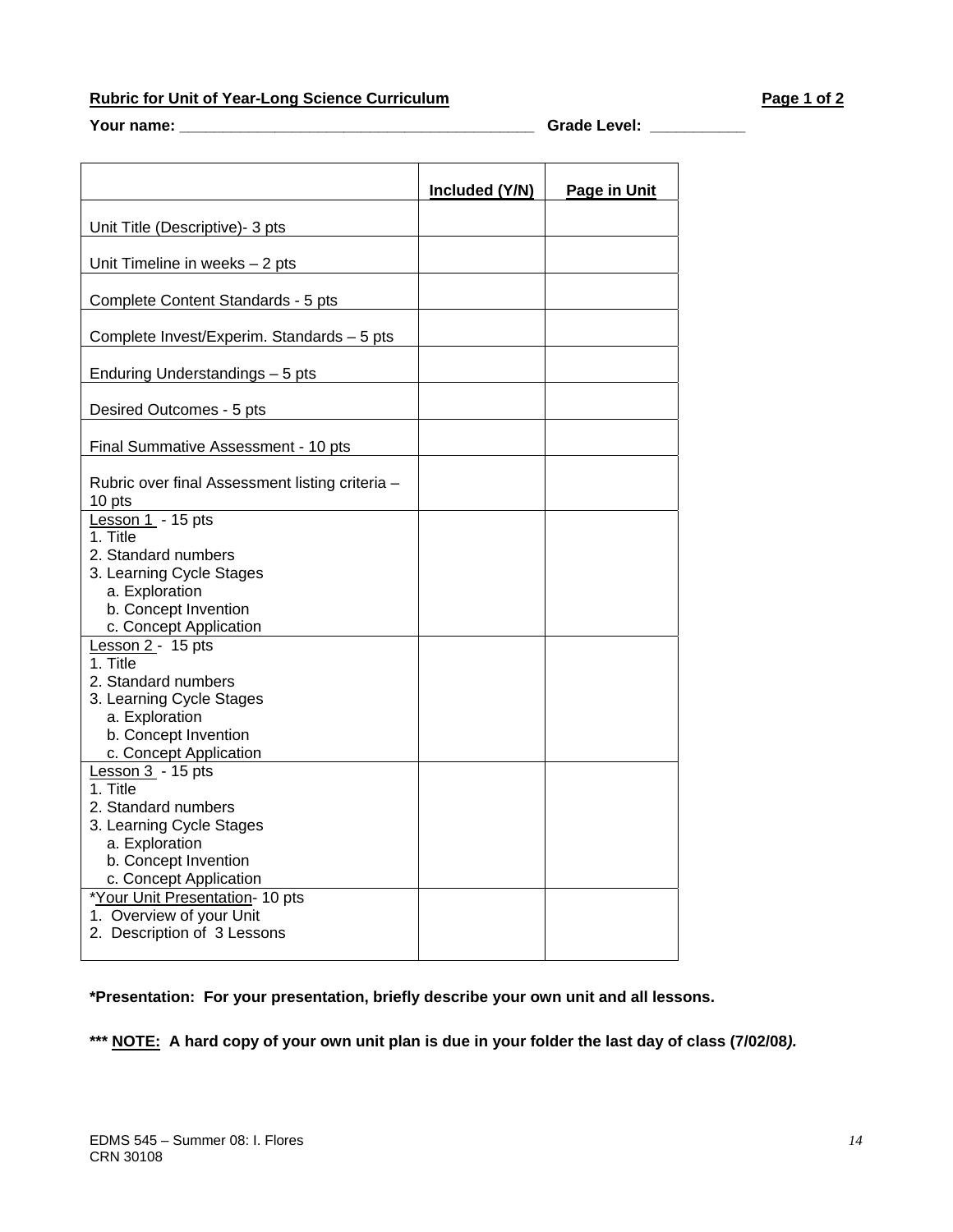## Rubric for Year-Long Science Curriculum Plan (cont'd) **Page 2 of 2** Page 2 of 2

## **Checklist:**

- 1. Did you include a listing of complete Content and Investigation and Experimentation Standards? \_\_\_\_\_\_ Content (Physical, Life, Earth Science) Standards Investigation and Experimentation Standards
- 2. Are your Enduring Understandings what you hope students remember and understand next year?
- 3. Are your Desired Outcomes what students can DO after instruction?
- 4. Is your Summative Assessment a final cumulative assessment over the whole unit, enduring understandings, desired outcomes, and all standards? \_\_\_\_\_
- 5. Does your rubric have a list of Criteria that you will look for in the Final Assessment, with levels of achievement (such as exceeds, meets, does not meet expectations)? \_\_\_\_\_
- 6. Do you have 3 lessons in each unit? 7. Did you include the standards in each lesson? (be sure to include at least standard numbers) 8. Did you include the 3 stages of the Learning Cycle? 9. Did you begin your Explorations with students making predictions? 10. Did your Explorations all have a hands-on science activity? 11. Did you begin each Concept Invention with students sharing and discussing data and ideas? 12. Did you include the teacher introducing new terms and providing further explanations during  $\overline{\phantom{a}}$ the second part of Concept Invention? 13. Did you include a  $2^{nd}$  hands-on science activity in each Concept Application?

#### **7. Course Reflection (Individual)** *-* **5%**

- 1) Explain 3 things you will take from this course that you will want to infuse in your own professional teaching. Word process a one-page response to this prompt. Please be very specific and clear in your discussion in regards to the 3 items.
- 2) On a separate sheet of paper, explain 3 ways you have changed as a result of taking this course. Word process approximately a one-page response to this prompt. Be very specific and clear in your discussion in regards to the 3 changes.

Please type your name at the top of both pages.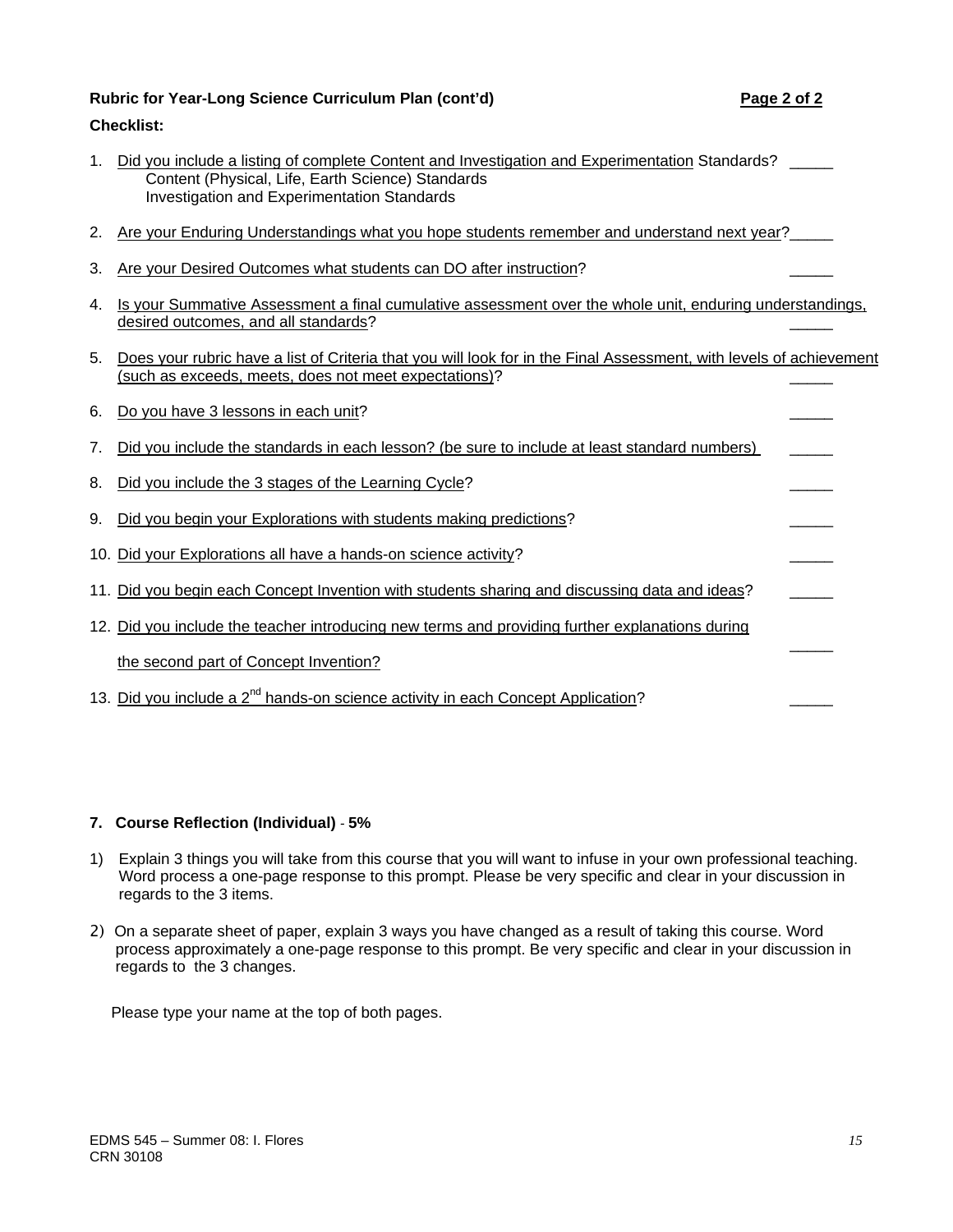## **8. Teaching Performance Expectations (TPEs) Competencies Via Taskstream** - **10%**

This course is designed to help those seeking a Multiple Subjects Credential develop the skills, knowledge and attitudes necessary to assist schools and districts in implementing effective programs for all students. The successful candidate will be able to merge theory and practice in order to realize a comprehensive and extensive educational program for all students. Students will document their knowledge and understanding of TPE 1A and TPE 5 through assignments completed in EDMS 545

For each of the TPEs, write a one page maximum reflection on how the course activities enable you to meet the given TPE. You will be required to attach artifacts from the course that demonstrate your abilities as explained in your reflections.

## A. MAKING SUBJECT MATTER COMPREHENSIBLE TO STUDENTS

#### **TPE 1A: Teaching Science in a Multiple Subject Assignment**

Candidates for a Multiple Subject Teaching Credential demonstrate the ability to teach the state-adopted academic content standards for students in science (K-8). They balance the focus of instruction between science information, concepts, and investigations. Their explanations, demonstrations, and class activities serve to illustrate science concepts and principles, scientific investigation, and experimentation. Candidates emphasize the importance of accuracy, precision, and estimation.

#### **TPE 5: Student Engagement**

Candidates for Teaching Credentials clearly communicate instructional objectives to students. They ensure the active and equitable participation of all students. They ensure that students understand what they are to do during instruction and monitor student progress toward academic goals. If students are struggling and off-task, candidates examine why and use strategies to re-engage them. Candidates encourage students to share and examine points of view during lessons. They use community resources, student experiences, and applied learning activities to make instruction relevant. They extend the intellectual quality of student thinking by asking stimulating questions and challenging student ideas. Candidates teach students to respond to and frame meaningful questions.

Responses to TPE's: It is important to recognize that the TPEs are threaded throughout the credential program, as a whole and are addressed multiple times in each course. Each assigned response will relate to course assignments, discussions, field placements, and/or readings that provide a deeper understanding of the specified TPE. As you write, the goal is to describe your learning as it relates to the TPE, to analyze artifacts (assignments) and explain how they are evidence of your learning, and to reflect on the significance of your learning (the "so what") and where you need to go next related to the TPE.

### **\*\*NOTE: If you do not post the entries as directed, (1) you will not receive credit for the TPE entries and (2) you will not pass the class.**

#### **RESOURCES**

## **JOURNALS**

Science Science Scope **Physics Teacher** 

Science and Children The Science Teacher Journal of Chemical Education Science Education School Science and Math Innovations in Science & Technology Education Science News American Biology Teacher Journal of Research in Science Teaching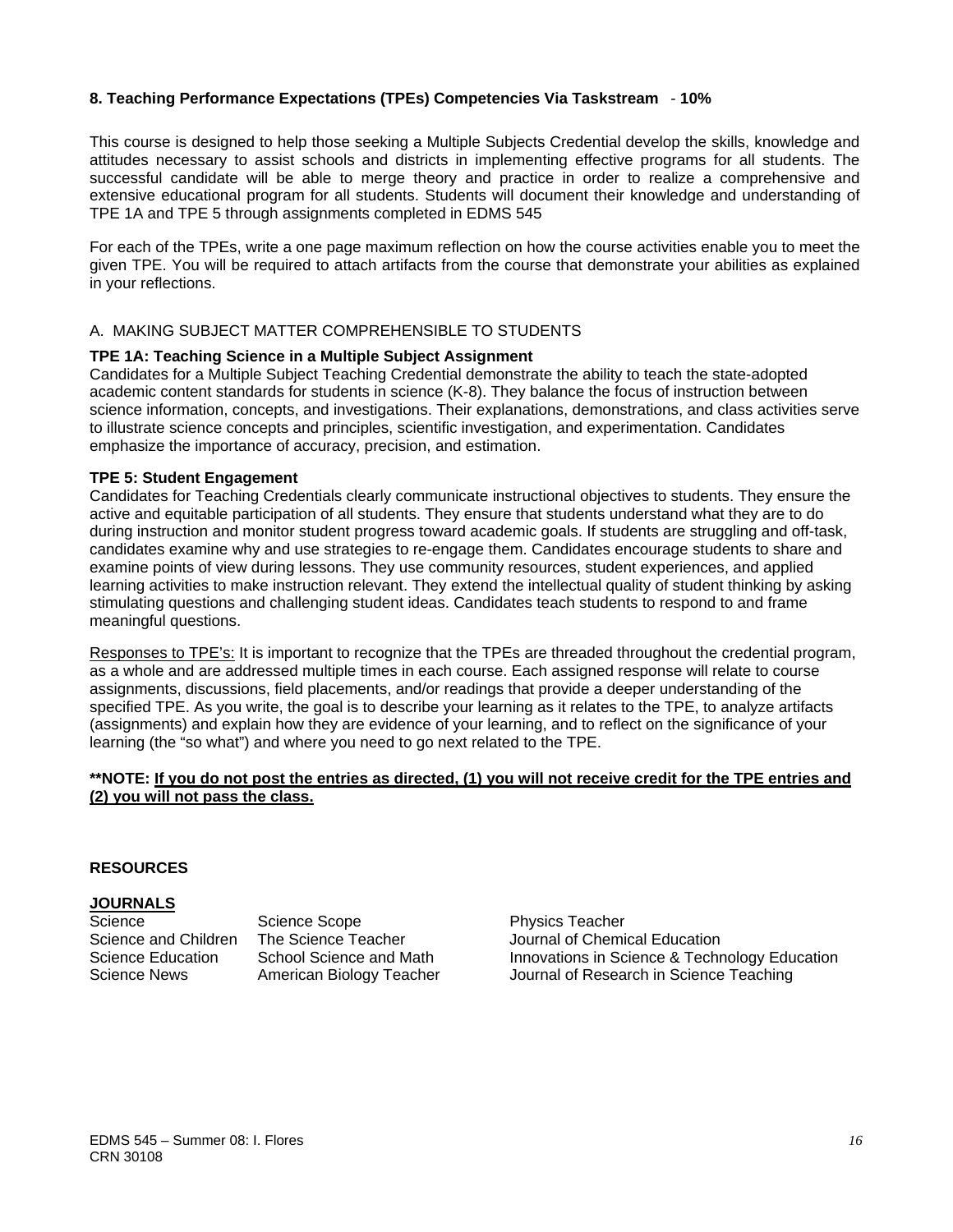| PART 1:<br><b>LANGUAGE STRUCTURE AND</b><br><b>FIRST- AND SECOND-LANGUAGE</b><br><b>DEVELOPMENT</b>                                             | <b>PART 2:</b><br><b>METHODOLOGY OF BILINGUAL,</b><br><b>ENGLISH LANGUAGE</b><br>DEVELOPMENT, AND CONTENT<br><b>INSTRUCTION</b> | PART 3:<br><b>CULTURE AND</b><br><b>CULTURAL DIVERSITY</b>                                          |  |
|-------------------------------------------------------------------------------------------------------------------------------------------------|---------------------------------------------------------------------------------------------------------------------------------|-----------------------------------------------------------------------------------------------------|--|
| I. Language Structure and Use:<br><b>Universals and Differences</b><br>(including the structure of English)                                     | I. Theories and Methods of<br><b>Bilingual Education</b>                                                                        | I. The Nature of Culture                                                                            |  |
| The sound systems of language<br>А.<br>(phonology)                                                                                              | Foundations<br>А.                                                                                                               | Definitions of culture<br>А.                                                                        |  |
| Word formation (morphology)<br>В.                                                                                                               | Organizational models: What works<br>В.<br>for whom?                                                                            | <b>B.</b> Perceptions of culture                                                                    |  |
| Syntax<br>C.                                                                                                                                    | Instructional strategies<br>C.                                                                                                  | Intra-group differences (e.g., ethnicity,<br>С.<br>race, generations, and micro-cultures)           |  |
| Word meaning (semantics)<br>D.                                                                                                                  | II. Theories and Methods for Instruction<br>In and Through English                                                              | Physical geography and its effects on<br>D.<br>culture                                              |  |
| Language in context<br>Е.                                                                                                                       | Teacher delivery for both English<br>А.<br>language development and content<br>instruction                                      | Cultural congruence<br>Е.                                                                           |  |
| Written discourse<br>F.                                                                                                                         | <b>B.</b> Approaches with a focus on English<br>language development                                                            | II. Manifestations of Culture: Learning<br><b>About Students</b>                                    |  |
| Oral discourse<br>G.                                                                                                                            | C. Approaches with a focus on content<br>area instruction (specially designed<br>academic instruction delivered in<br>English)  | What teachers should learn about<br>А.<br>their students                                            |  |
| Nonverbal communication<br>Н.                                                                                                                   | D. Working with paraprofessionals                                                                                               | How teachers can learn about their<br>В.<br>students                                                |  |
| Language Change<br>L.                                                                                                                           |                                                                                                                                 | C. How teachers can use what they learn<br>about their students (culturally<br>responsive pedagogy) |  |
| II. Theories and Factors in First- and<br><b>Second-Language Development</b>                                                                    | III. Language and Content Area<br><b>Assessment</b>                                                                             | <b>III. Cultural Contact</b>                                                                        |  |
| A. Historical and current theories and<br>models of language analysis that have<br>implications for second-language<br>development and pedagogy | Purpose<br>А.                                                                                                                   | Concepts of cultural contact<br>А.                                                                  |  |
| <b>B.</b> Psychological factors affecting first- and<br>second-language development                                                             | Methods<br>В.                                                                                                                   | В.<br>Stages of individual cultural contact                                                         |  |
| Socio-cultural factors affecting first- and<br>С.<br>second-language development                                                                | С.<br>State mandates                                                                                                            | The dynamics of prejudice<br>С.                                                                     |  |
| Pedagogical factors affecting first- and<br>D.<br>second-language development                                                                   | Limitations of assessment<br>D.                                                                                                 | Strategies for conflict resolution<br>D.                                                            |  |
| E. Political factors affecting first- and<br>second-language development                                                                        | Technical concepts<br>Е.                                                                                                        | IV. Cultural Diversity in U.S. and CA                                                               |  |
|                                                                                                                                                 |                                                                                                                                 | <b>Historical perspectives</b><br>А.                                                                |  |
|                                                                                                                                                 |                                                                                                                                 | Demography<br>В.                                                                                    |  |
|                                                                                                                                                 |                                                                                                                                 | Migration and immigration<br>С.                                                                     |  |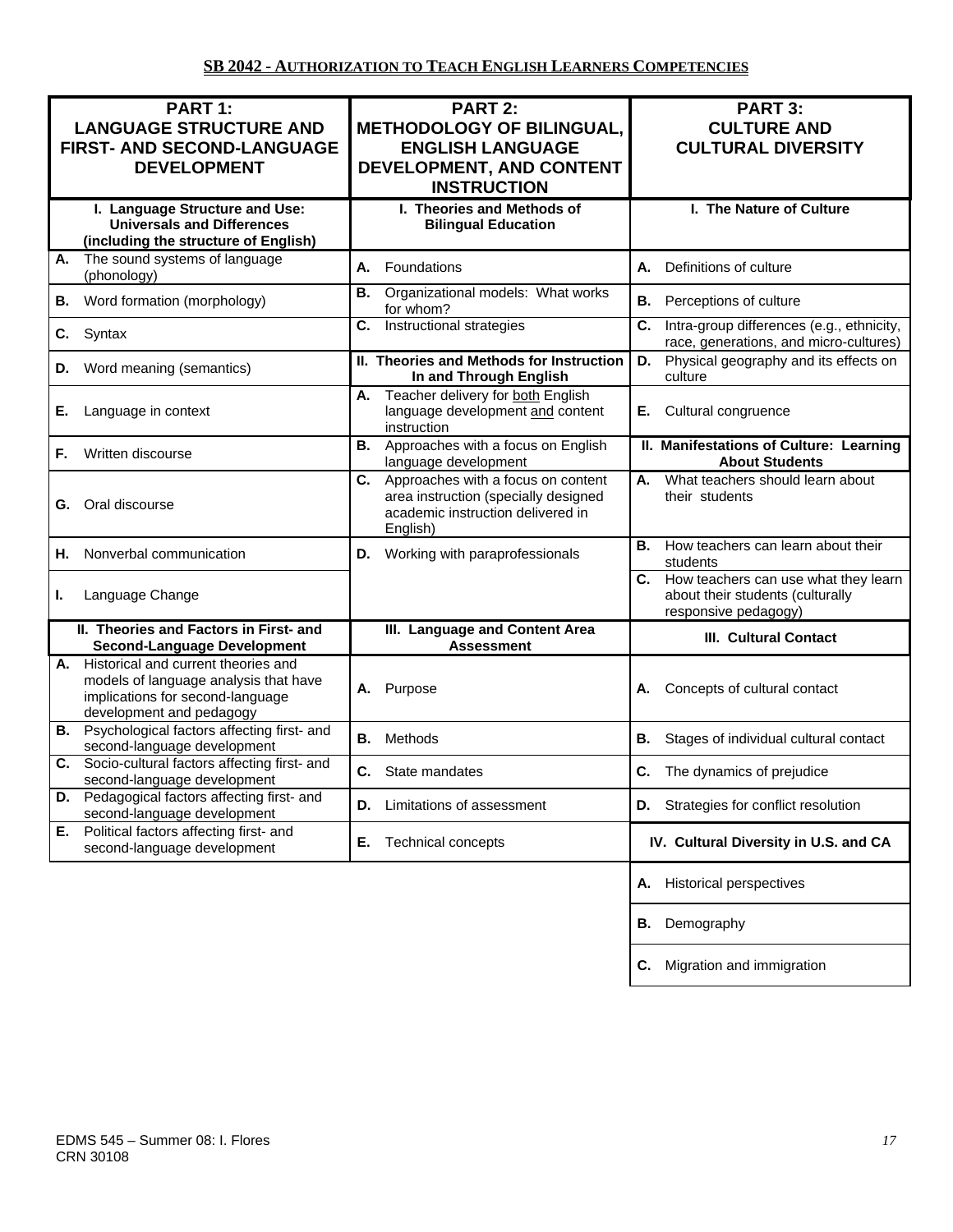| <b>Class</b>   | <b>Date</b> | <b>Topic</b>                                         | <b>Readings &amp; Work Due</b>                        |
|----------------|-------------|------------------------------------------------------|-------------------------------------------------------|
|                | 6/02        | -Course Overview                                     | Bring course syllabus to class                        |
|                |             | -The Nature of Science                               | Bring course text to class                            |
|                |             | - Inquiry Process in Science                         | - Read Chapter 1 of Teaching Science to Children      |
|                |             | - How do we make decisions about what to teach       |                                                       |
|                |             | and how we teach it?                                 |                                                       |
|                |             | - Science Content Standards & Frameworks             | Bring Science Content Standards (K-8) to class        |
|                |             | - Intro: The Learning Cycle Model of Instruction     |                                                       |
| $\overline{2}$ | 6/04        | - Overarching themes students should learn in        | - Read Chapter 2 of Teaching Science to Children      |
|                |             | science: Big ideas                                   |                                                       |
|                |             | - Using the Learning Cycle to teach science as       | - Bring Science Content Standards (K-8) to class      |
|                |             | inquiry                                              |                                                       |
|                |             | - Focus on sequencing instruction to support         | - Read CA Science Framework: pgs 1-22                 |
|                |             | learning outcomes                                    | <b>Framework and Standards Task I due (indiv.)</b>    |
|                |             | - Writing Essential Questions                        |                                                       |
|                |             | - Writing learning objectives                        | Framework and Standards Task II due (indiv.)          |
|                |             | - Instructor-led learning cycle lesson               |                                                       |
| 3              | 6/09        | - Concept maps and science content                   | - Read Learning Cycle Handout on WebCT and            |
|                |             | - Science kits                                       | bring a copy to class                                 |
|                |             | - Science process skills and scientific attitudes    | - Read Chapter 4, 5 or 6 of Teaching Science          |
|                |             | - Lesson Planning                                    | to Children                                           |
|                |             | - National Science Education Standards               | - BIP ** due on one of: Ch. 4, 5, or 6 in BBB***      |
|                |             | - Instructor-led learning cycle lesson               | <b>Framework and Standards Task III &amp;</b>         |
|                |             |                                                      | presentations due (team)                              |
| $\overline{4}$ | 6/11        | What are the best indicators that students have      | <b>ONLINE CLASS</b>                                   |
|                |             | learned and understand the intended outcomes?        | Standards Task III final version due posted to        |
|                |             | - Focus on Assessment : Performance assessments      | WebCT (one posting per team)                          |
|                |             | - Adapting science curriculum for children           | Draft of Hands on Learning Cycle Lesson Plan          |
|                |             | with Special Needs                                   | due by end of class- post to WebCT                    |
| 5              | 6/16        | - Integrating writing into science activities        | - Read Chapter 7, 8, or 9 of Teaching Science         |
|                |             | - Safety Guidelines for the Science Classroom        | to Children                                           |
|                |             | - Teaching Science to English Learners               |                                                       |
|                |             | - Developing & Planning Science Units                | - Concept Map due in BBB on one of: Ch. 7, 8,         |
|                |             | - Instructor-led learning cycle lesson               | or $9$                                                |
| 6              | 6/18        | - What teaching activities can we use to make        | - Read Chapter 10, 11, or 12 of Teaching Science      |
|                |             | science content accessible to ALL students?          | to Children                                           |
|                |             | - Instructor-led learning cycle lesson               | - BIP due in BBB on one of Ch. 10, 11, or 12          |
|                |             |                                                      |                                                       |
|                |             | Hands-on Lessons                                     | Hands-on Lesson Presentations x 4 - Post WCT          |
| $\overline{7}$ | 6/23        | - What teaching activities can we use to make the    | - Read Chapter 14, 15 or 16 of Teaching Science       |
|                |             | content accessible to ALL students? (cont'd)         | to Children                                           |
|                |             | - Integration of Technology in science teaching      | - Concept Map due in BBB on one of: Ch. 14, 15        |
|                |             | and learning                                         | or $16$                                               |
|                |             | - Instructor-led learning cycle lesson               | - Read Chapter 3 of Teaching Science to Children      |
|                |             |                                                      |                                                       |
|                |             | - Hands-on Lessons                                   | Hands-on lesson Presentations x 3 - Post WCT          |
| 8              | 6/25        | - Strategies to ensure participation of ALL students | - Read Chapter 17, 18 or 19 of Teaching Science       |
|                |             | - Intro: Developing Science WebQuests &Technol.      | to Children                                           |
|                |             | - TPEs 1A (science) and TPE 5                        | - BIP due in BBB on one of Ch. 17, 18, or 19          |
|                |             | - Instructor-led learning cycle lesson               |                                                       |
|                |             | - Hands-on Lessons                                   | Hands-on lesson Presentations x 3 - Post WCT          |
| 9              | 6/30        | - Developing Science WebQuests & Technology          | <b>ONLINE CLASS</b>                                   |
|                |             | for science teaching (cont'd)                        | <b>Integration of Technology Assign - Post to WCT</b> |
|                |             |                                                      | TPE 1A & TPE 5 drafts due-Post drafts to WCT          |
| 10             | 7/02        | Curriculum Plan Sharing                              | - Course Reflection Due                               |
|                |             | Course Wrap-Up                                       | - Yr-Long Curriculum Plan (4 Units) Due-Post          |
|                |             |                                                      | - Final TPE postings due on TaskStream                |
|                |             |                                                      |                                                       |

# **Tentative Course Schedule: Summer 2008**